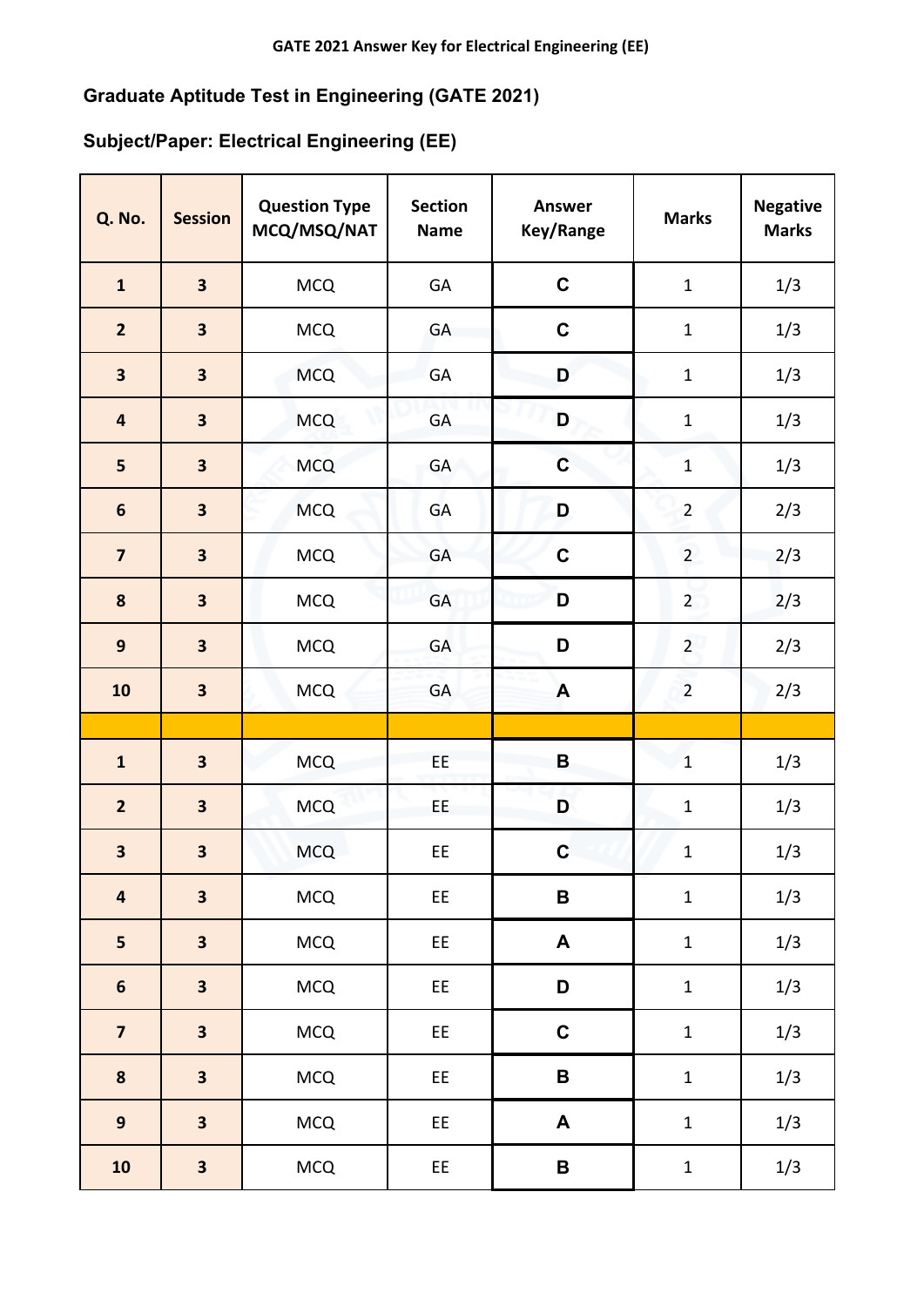| <b>Q. No.</b> | <b>Session</b>          | <b>Question Type</b><br>MCQ/MSQ/NAT | <b>Section</b><br><b>Name</b> | <b>Answer</b><br>Key/Range | <b>Marks</b>   | <b>Negative</b><br><b>Marks</b> |
|---------------|-------------------------|-------------------------------------|-------------------------------|----------------------------|----------------|---------------------------------|
| 11            | $\overline{\mathbf{3}}$ | <b>MCQ</b>                          | <b>EE</b>                     | $\mathbf C$                | $\mathbf{1}$   | 1/3                             |
| 12            | $\overline{\mathbf{3}}$ | <b>MCQ</b>                          | EE.                           | B                          | $\mathbf{1}$   | 1/3                             |
| 13            | $\overline{\mathbf{3}}$ | <b>NAT</b>                          | EE                            | 1 to $1$                   | $\mathbf 1$    | 0                               |
| 14            | $\overline{\mathbf{3}}$ | <b>NAT</b>                          | EE.                           | 20.00 to 20.00             | $\mathbf{1}$   | $\mathbf 0$                     |
| 15            | $\overline{\mathbf{3}}$ | <b>NAT</b>                          | <b>EE</b>                     | 300 to 300                 | $\mathbf 1$    | $\pmb{0}$                       |
| 16            | $\overline{\mathbf{3}}$ | <b>NAT</b>                          | <b>EE</b>                     | $-3.30$ to $-3.20$         | $\mathbf 1$    | $\pmb{0}$                       |
| 17            | $\overline{\mathbf{3}}$ | <b>NAT</b>                          | EE.                           | 8.90 to 9.10               | $\mathbf 1$    | $\pmb{0}$                       |
| 18            | $\overline{\mathbf{3}}$ | <b>NAT</b>                          | EE                            | 89.50 to 90.50             | $\mathbf{1}$   | $\pmb{0}$                       |
| 19            | $\overline{\mathbf{3}}$ | <b>NAT</b>                          | EE                            | 59.00 to 61.00             | $1\,$          | $\pmb{0}$                       |
| 20            | $\overline{\mathbf{3}}$ | <b>NAT</b>                          | ΕE.                           | 0.09 to 0.11               | 1              | $\pmb{0}$                       |
| 21            | $\overline{\mathbf{3}}$ | <b>NAT</b>                          | EE.                           | 2.30 to 2.50               | $\overline{1}$ | $\pmb{0}$                       |
| 22            | $\overline{\mathbf{3}}$ | <b>NAT</b>                          | EE.                           | 2.00 to 2.10               | $\mathbf{1}$   | $\mathsf{O}\xspace$             |
| 23            | $\overline{\mathbf{3}}$ | <b>NAT</b>                          | EE                            | 16.70 to 17.70             | $\mathbf{1}$   | $\pmb{0}$                       |
| 24            | 3                       | <b>NAT</b>                          | EE                            | 389 to 391                 | $\mathbf{1}$   | $\mathsf{O}$                    |
| 25            | $\overline{\mathbf{3}}$ | <b>NAT</b>                          | EE                            | 29.00 to 31.00             | $\mathbf 1$    | $\pmb{0}$                       |
| 26            | $\overline{\mathbf{3}}$ | <b>MCQ</b>                          | EE                            | B                          | $\overline{2}$ | 2/3                             |
| 27            | $\overline{\mathbf{3}}$ | <b>MCQ</b>                          | EE                            | $\mathbf C$                | $\overline{2}$ | 2/3                             |
| 28            | $\overline{\mathbf{3}}$ | <b>MCQ</b>                          | EE                            | $\mathbf C$                | $\overline{2}$ | 2/3                             |
| 29            | $\overline{\mathbf{3}}$ | <b>MCQ</b>                          | EE                            | $\mathbf C$                | $\overline{2}$ | 2/3                             |
| 30            | $\overline{\mathbf{3}}$ | <b>MCQ</b>                          | EE                            | $\blacktriangle$           | $\overline{2}$ | 2/3                             |
| 31            | $\overline{\mathbf{3}}$ | <b>MCQ</b>                          | EE                            | $\, {\bf B} \,$            | $\overline{2}$ | 2/3                             |
| 32            | $\overline{\mathbf{3}}$ | <b>MCQ</b>                          | EE                            | A                          | $\overline{2}$ | 2/3                             |
| 33            | $\overline{\mathbf{3}}$ | <b>MCQ</b>                          | EE                            | $\mathsf B$                | $\overline{2}$ | 2/3                             |